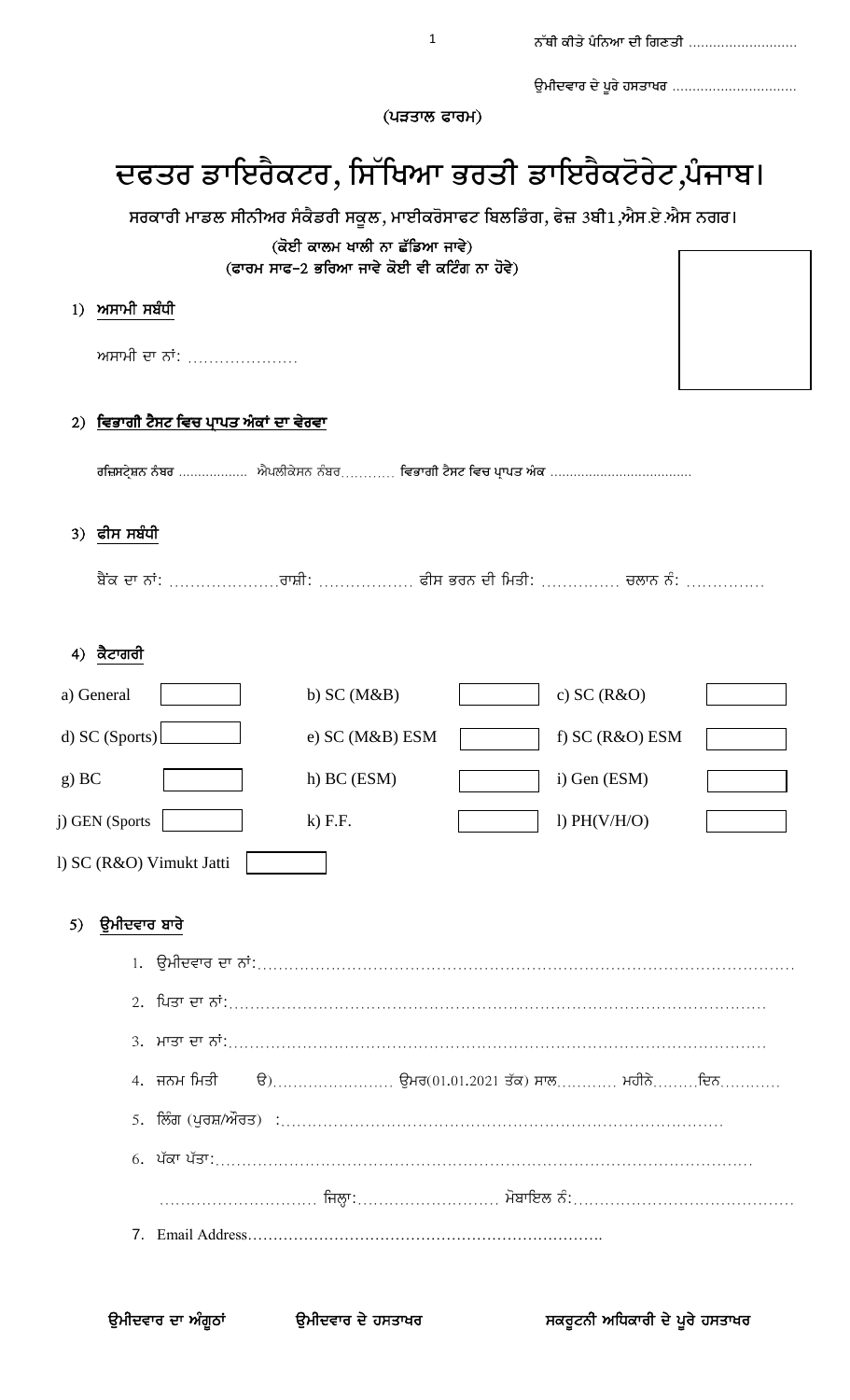#### <u>ਵਿੱਦਿਅਕ ਯੋਗਤਾ</u>  $6)$

|              | ਲੜੀ ਵਿਦਿਅਕ     | ਸੰਸਥਾ/                    | ਵਿਦਿਅਕ         | ਪੋਸਟ ਨਾਲ ਸਬੰਧਤ    | ਰੈਗੁਲਰ/              | ਪਾਸ ਕਰਨ ਦੀ                 | ਪ੍ਰਾਪਤ ਅੰਕ     | ਕੁੱਲ ਅੰਕ       | ਕੁੱਲ                                                   | ਵਿਸੇਸ |
|--------------|----------------|---------------------------|----------------|-------------------|----------------------|----------------------------|----------------|----------------|--------------------------------------------------------|-------|
| ಕೆ           | ਯੋਗਤਾ          | ਯੂਨੀਵਰਸਿਟੀ <mark> </mark> | ਸ਼ੈਸਨ          | ਵਿਸ਼ੇ ਜੋ ਪੜ੍ਹੇ ਹਨ | ਡਿਸਟਾਂਸ/<br>ਪ੍ਰਾਇਵੇਟ | ਮਿਤੀ<br>ਡੀ.ਐਮ.ਸੀ<br>ਅਨੁਸਾਰ |                |                | ਪ੍ਰਤੀਸ਼ਤਤਾ<br>(ਦਸ਼ਮਲਵ<br>ਤੋਂ ਬਾਅਦ<br>ਚਾਰ ਅੰਕਾਂ<br>ਤੱਕ) | ਕਥਨ   |
| $\mathbf{1}$ | $\overline{2}$ | $\overline{\omega}$       | $\overline{4}$ | $\overline{5}$    | $\overline{6}$       | $\overline{7}$             | $\overline{8}$ | $\overline{9}$ | 10                                                     | 11    |
|              |                |                           |                |                   |                      |                            |                |                |                                                        |       |
|              |                |                           |                |                   |                      |                            |                |                |                                                        |       |
|              |                |                           |                |                   |                      |                            |                |                |                                                        |       |
|              |                |                           |                |                   |                      |                            |                |                |                                                        |       |

## 7) <mark>ਪੰਜਾਬੀ ਪਾਸ ਵਿਸ਼ੇ ਸਬੰਧੀ :</mark>

3. ਕਿਸ ਸੰਸਥਾ /ਬੋਰਡ/ਯੂਨੀਵਰਸਿਟੀ ਤੋਂ ਪੰਜਾਬੀ ਪਾਸ ਹੈ:........................

#### ਤਜਰਬਾ ਸਬੰਧੀ ਸੂਚਨਾ 8)

|               | $\frac{1}{2}$ ਲੜੀ ਨੰ $\frac{1}{2}$ ਸਕੂਲ ਦਾ ਨਾਮ $\frac{1}{2}$ ਜਿਲਾ $\frac{1}{2}$ | ਅਹੁਦਾ | ਸਿਤੀ  ਤੋਂ ਮਿਤੀ  ਤੱਕ | ਵਿਸੇਸ ਕੱਥਨ |
|---------------|---------------------------------------------------------------------------------|-------|---------------------|------------|
|               |                                                                                 |       |                     |            |
| $\mathcal{P}$ |                                                                                 |       |                     |            |
|               |                                                                                 |       |                     |            |
|               |                                                                                 |       |                     |            |

ਸੇਵਾ ਵਿਚ ਹੈ ਜਾਂ ਨਹੀਂ .....................

| ਕੱਲ ਕੀਤੀ ਸੇਵਾ ਦਾ ਸਮਾਂ    ਮਿਤੀ  ਤੋਂ ਮਿਤੀ  ਤੱਕ |  |  |  |
|----------------------------------------------|--|--|--|
| ਬਣਦਾ ਸਮਾ ਸਾਲਮਹੀਨੇਵਿਨ                         |  |  |  |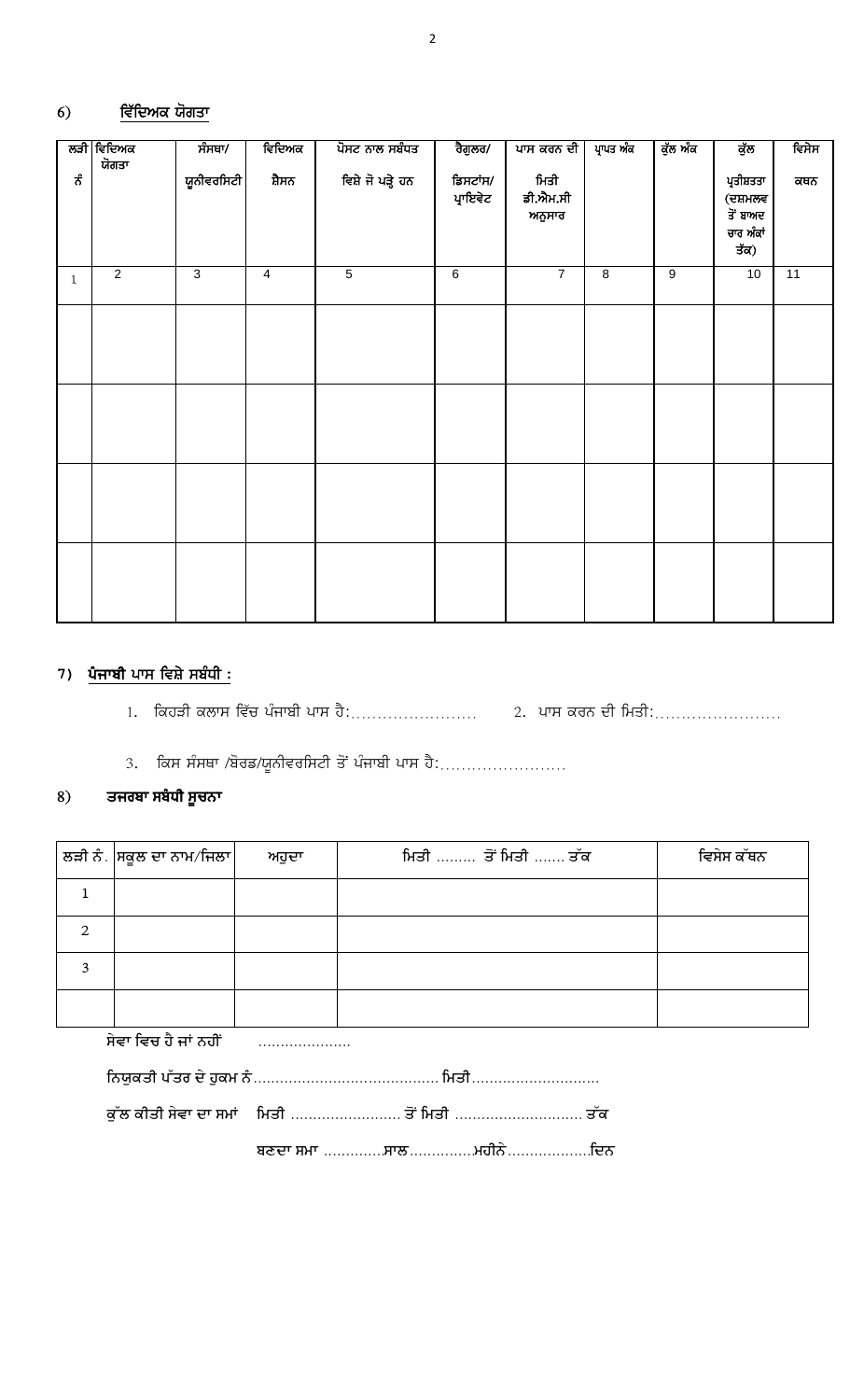## 9) ਪੰਜਾਬ ਵਸਨੀਕ ਦਾ ਸਰਟੀਫਿਕੇਟ

| ਲੜੀ ਨੰ | ਸਰਟੀਫਿਕੇਟ ਜਾਰੀ<br>ਕਰਨ ਦੀ ਮਿਤੀ | ਜਾਰੀ ਸਰਟੀਫਿਕੇਟ ਦਾ<br>ਸਰਟੀਫਿਕੇਟ ਜਾਰੀ ਕਰਨ ਵਾਲੇ<br>ਅਧਿਕਾਰੀ ਦਾ ਅਹੁੱਦਾ<br>ਸਥਾਨ |  | ∣ ਯੋਗ ਹੈ ∕ ਯੋਗ<br>ਨਹੀਂ ਹੈ। | ਸਕਰੂਟਨੀ ਸਮੇਂ ਤਸਦੀਕ ਕਰਨ<br>ਵਾਲੇ ਅਧਿਕਾਰੀ ਦੇ ਹਸਤਾਖਰ |
|--------|-------------------------------|---------------------------------------------------------------------------|--|----------------------------|--------------------------------------------------|
|        |                               |                                                                           |  |                            |                                                  |

ਉਮੀਦਵਾਰ ਦਾ ਅੰਗੂਠਾਂ ਉਮੀਦਵਾਰ ਦੇ ਹਸਤਾਖਰ ਸਕਰੂਟਨੀ ਅਧਿਕਾਰੀ ਦੇ ਪੂਰੇ ਹਸਤਾਖਰ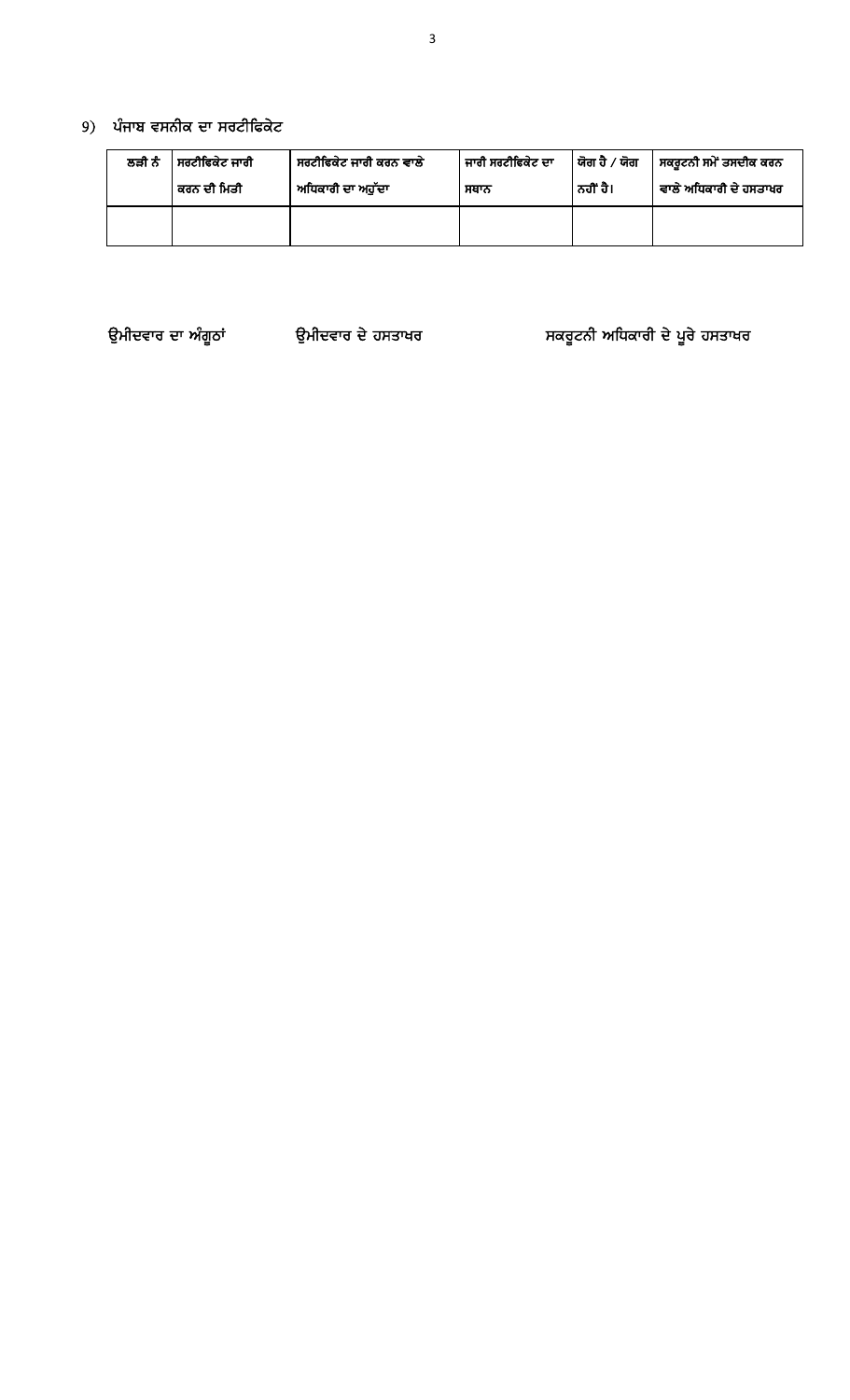### $11)$  ਕੈਟਾਗਰੀ  $(\mathbf{\hat{M}H,H})$

| <b>SC</b> | <b>SC</b> | SC (ਵਿਮੁਕਤ | । ਸਰਟੀਫਿਕੇਟ ਜਾਰੀ | । ਸਰਟੀਫਿਕੇਟ ਜਾਰੀ ਕਰਨ | ਜਾਰੀ ਸਰਟੀਫਿਕੇਟ | ∣ ਯੋਗ ਹੈ  ⁄ ਯੋਗ | ਸਕਰੂਟਨੀ ਸਮੇਂ    |
|-----------|-----------|------------|------------------|----------------------|----------------|-----------------|-----------------|
| (M&B)     | (R&O)     | ਜਾਤੀ)      | ਕਰਨ ਦੀ ਮਿਤੀ      | ਵਾਲੇ ਅਧਿਕਾਰੀ ਦਾ      | ਦਾ ਸਥਾਨ        | ਨਹੀਂ ਹੈ।        | ਤਸਦੀਕ ਕਰਨ       |
|           |           |            |                  | ਅਹੁੱਦਾ               |                |                 | ਵਾਲੇ ਅਧਿਕਾਰੀ ਦੇ |
|           |           |            |                  |                      |                |                 | ਹਸਤਾਖਰ          |
|           |           |            |                  |                      |                |                 |                 |
|           |           |            |                  |                      |                |                 |                 |

### 12) ਕੈਟਾਗਰੀ (ਬੀ.ਸੀ)

| ਸਰਟੀਫਿਕੇਟ ਜਾਰੀ | ਸਰਟੀਫਿਕੇਟ ਜਾਰੀ ਕਰਨ ਵਾਲੇ        | ' ਜਾਰੀ ਸਰਟੀਫਿਕੇਟ ਦਾ | ਸਾਲਾਨਾ | ਯੋਗ ਹੈ ∕ ਯੋਗ | ਸਕਰੂਟਨੀ ਸਮੇਂ ਤਸਦੀਕ ਕਰਨ |
|----------------|--------------------------------|---------------------|--------|--------------|------------------------|
| ਕਰਨ ਦੀ ਮਿਤੀ    | <sup>।</sup> ਅਧਿਕਾਰੀ ਦਾ ਅਹੁੱਦਾ | ਸਥਾਨ                | ਆਮਦਨ   | ਨਹੀਂ ਹੈ।     | ਵਾਲੇ ਅਧਿਕਾਰੀ ਦੇ ਹਸਤਾਖਰ |
|                |                                |                     |        |              |                        |

#### ਐਕਸ−ਸਰਵਿਸ ਮੈਨ  $13)$

| ਜਾਤੀ | ਜਾਰੀ ਕਰਨ ਦੀ<br>ਮਿਤੀ | ਸਰਟੀਫਿਕੇਟ (:ਣਙ) ਸਰਟੀਫਿਕੇਟ ਜਾਰੀ ਕਰਨ<br>ਵਾਲ<br>ਅਧਿਕਾਰੀ ਦਾ ਅਹੁੱਦਾ | ਜਾਰੀ<br>ਸਰਟੀਫਿਕੇਟ<br>ਦਾ<br>ਸਥਾਨ | ਕਿਸ ਅਸਾਮੀ ਤੇ<br>ਸਰਟੀਫਿਕੇਟ ਜਾਰੀ ਕੀਤਾ<br>ਗਿਆ ਹੈ | ਜੇਕਰ ਉਮੀਦਵਾਰ ਆਸਰਿਤ $\vert$<br>ਹੈ ਤਾਂ ਰਿਸਤਾ | ਯੋਗ ਹੈ /<br>ਯੋਗ<br>ਨਹੀਂ ਹੈ। | ਸਕਰੂਟਨੀ ਸਮੇਂ<br>ਤਸਦੀਕ ਕਰਨ<br>ਵਾਲੇ ਅਧਿਕਾਰੀ ਦੇ<br>ਹਸਤਾਖਰ |
|------|---------------------|----------------------------------------------------------------|---------------------------------|-----------------------------------------------|--------------------------------------------|-----------------------------|--------------------------------------------------------|
|      |                     |                                                                |                                 |                                               |                                            |                             |                                                        |

### $14)$  ਕੈਟਾਗਰੀ (ਹੈਂਡੀਕੈਪਡ)

| ਸਰਟੀਫਿਕੇਟ<br>ਜਾਰੀ ਕਰਨ | ਸਰਟੀਫਿਕੇਟ ਜਾਰੀ<br>ਕਰਨ ਵਾਲੇ ਅਧਿਕਾਰੀ | ਜਾਰੀ<br>ਸਰਟੀਫਿਕੇਟ | % | ,ਹੈਂਡੀਕੈਪਡ ਦੀ<br>ਕਿਸਮ | ਕੀ ਸਰਟੀਫਿਕੇਟ<br> ਮੈਡੀਕਲ ਟੀਮ ਵੱਲੋਂ' | ਯੋਗ ਹੈ ∕ ਯੋਗ<br>ਨਹੀਂ ਹੈ। | ਸਕਰੂਟਨੀ ਸਮੇਂ<br>ਤਸਦੀਕ ਕਰਨ |
|-----------------------|------------------------------------|-------------------|---|-----------------------|------------------------------------|--------------------------|---------------------------|
| ਦੀ ਮਿਤੀ               | ਦਾ ਅਹੁੱਦਾ                          | ਦਾ ਸਥਾਨ           |   |                       | ਕਾਉਟਰ ਸਾਇਨ<br>ਹੈ। ਹਾਂ ਜਾਂ ਨਹੀ      |                          | ਵਾਲੇ ਅਧਿਕਾਰੀ<br>ਦੇ ਹਸਤਾਖਰ |
|                       |                                    |                   |   |                       |                                    |                          |                           |

## 15) ਕੈਟਾਗਰੀ (ਸੁਤਤੰਰਤਾ ਸੇਨਾਨੀ)

| ਸਰਟੀਫਿਕੇਟ ਜਾਰੀ ਕਰਨ ਦੀ<br>ਸਰਟੀਫਿਕੇਟ ਜਾਰੀ ਕਰਨ ਵਾਲੇ<br>ਮਿਤੀ<br>ਅਧਿਕਾਰੀ ਦਾ ਅਹੁੱਦਾ |  | ਜਾਰੀ ਸਰਟੀਫਿਕੇਟ ਦਾ<br>ਸਥਾਨ | ਰਿਸ਼ਤਾ | ਯੋਗ ਹੈ ∕ ਯੋਗ<br>ਨਹੀਂ ਹੈ। | ਸਕਰੂਟਨੀ ਸਮੇਂ ਤਸਦੀਕ ਕਰਨ<br>ਵਾਲੇ ਅਧਿਕਾਰੀ ਦੇ ਹਸਤਾਖਰ |  |
|-------------------------------------------------------------------------------|--|---------------------------|--------|--------------------------|--------------------------------------------------|--|
|                                                                               |  |                           |        |                          |                                                  |  |

### $16)$  ਕੈਟਾਗਰੀ (ਸਪੋਰਟਸ)

| ਜਾਤੀ | ਸਰਟੀਫਿਕੇਟ ਜਾਰੀ <sup>।</sup><br>ਕਰਨ ਦੀ<br>ਮਿਤੀ | ਸਰਟੀਫਿਕੇਟ ਜਾਰੀ ਕਰਨ<br>ਵਾਲ<br>ਅਧਿਕਾਰੀ ਦਾ ਅਹੁੱਦਾ | ਜਾਰੀ<br>ਸਰਟੀਫਿਕੇਟ<br>ਦਾ<br>ਸਥਾਨ | ਗ੍ਰੇਡ | ਕੀ ਸਰਟੀਫਿਕੇਟ ਡਾਇਰੈਕਟਰ ਸਪੋਰਟਸ<br>ਵੱਲੋਂ ਜਾਰੀ ਹੈ ਜਾਂ ਨਹੀਂ | ਯੋਗ ਹੈ ,<br>ਯੋਗ<br>ਨਹੀਂ ਹੈ। | ਸਕਰੂਟਨੀ ਸਮੇਂ<br>ਤਸਦੀਕ ਕਰਨ<br>ਵਾਲੇ ਅਧਿਕਾਰੀ ਦੇ<br>ਹਸਤਾਖਰ |
|------|-----------------------------------------------|------------------------------------------------|---------------------------------|-------|--------------------------------------------------------|-----------------------------|--------------------------------------------------------|
|      |                                               |                                                |                                 |       |                                                        |                             |                                                        |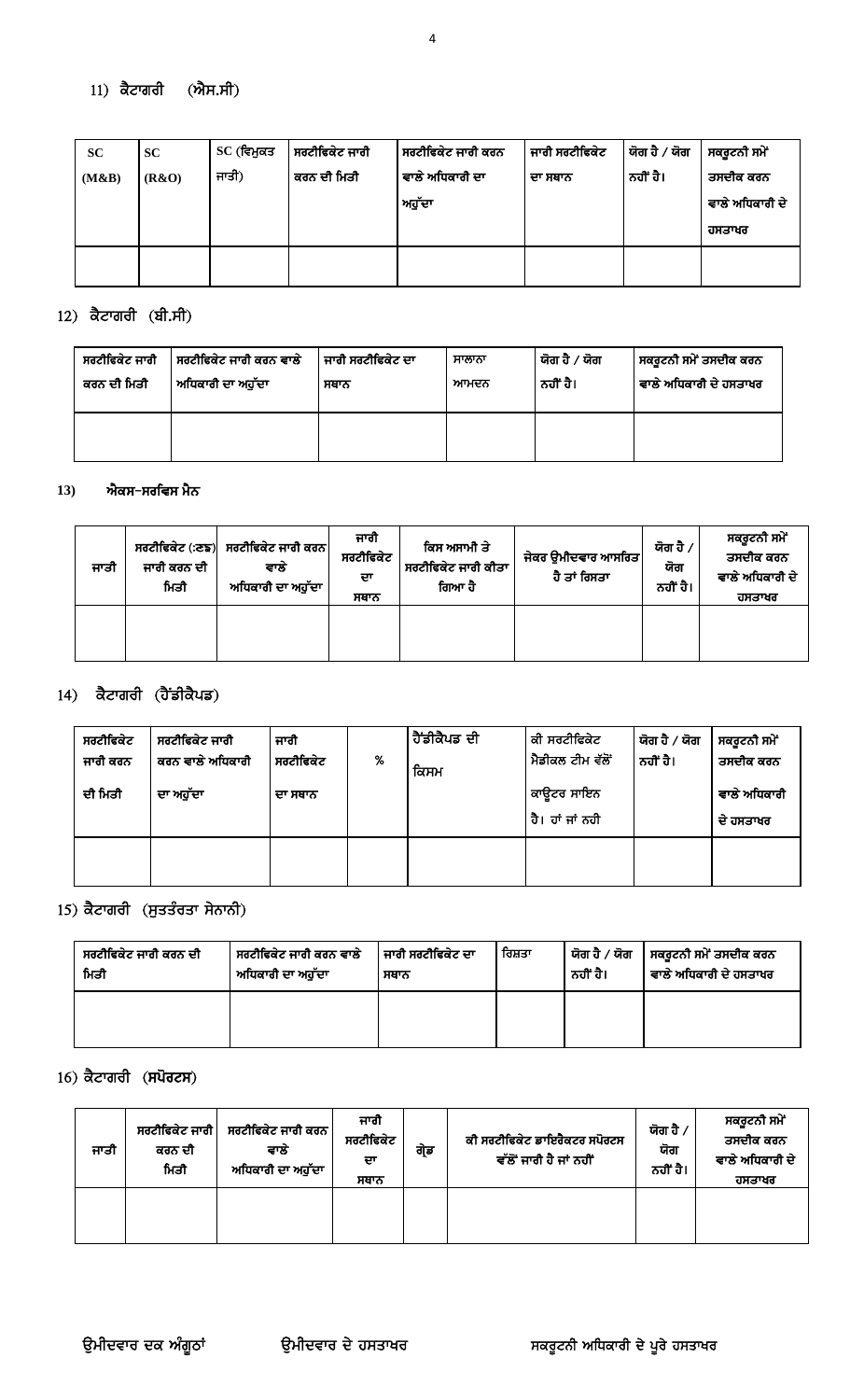## ਚੈਕ ਲਿਸਟ

| ਲੜੀ<br>ਨੰਬਰ | ਨੁਕਤਾ                                                                      | ਹਾਂ ਜਾਂ<br>ਨਹੀਂ | ਸਕਰੂਟਨੀ<br>ਅਧਿਕਾਰੀ ਦੀ |
|-------------|----------------------------------------------------------------------------|-----------------|-----------------------|
|             |                                                                            |                 | ਟਿੱਪਣੀ                |
| 1)          | ਅਪਲਾਈ ਕੀਤੀ ਅਸਾਮੀ 2021 ਦਾ ਰਜਿਸ਼ਟਰੇਸ਼ਨ ਫਾਰਮ ਫੋਟੋ ਸਮੇਤ<br>ਅਤੇ ਫੀਸ ਸਬੰਧੀ ਸਬੂਤ। |                 |                       |
| 2)          | ਕੈਟਾਗਰੀ ਸਬੰਧੀ ਸਬੂਤ                                                         |                 |                       |
| 3)          | ਦਸਵੀਂ ਪਾਸ ਕਰਨ ਦਾ ਸਰਟੀਫਿਕੇਟ(ਜਨਮ ਮਿਤੀ ਵਾਲਾ)                                  |                 |                       |
| 4)          | ਬਾਰਵੀਂ ਜਮਾਤ ਦੀ ਡੀ.ਐਮ.ਸੀ. ਅਤੇ ਡਿਗਰੀ                                         |                 |                       |
| 5)          | ਗਰੈਜੂਏਸ਼ਨ ਦੇ ਡੀ.ਐਮ.ਸੀ.ਅਤੇ ਡਿਗਰੀ ਸਰਟੀਫਿਕੇਟ (ਸਾਰੇ)                           |                 |                       |
| 6)          | ਗਰੈਜੂਏਸ਼ਨ ਦੇ ਵਾਧੂ ਵਿਸ਼ੇ ਦਾ ਸਰਟੀਫਿਕੇਟ (ਜੇਕਰ ਹੋਵੇ)                           |                 |                       |
| 7)          | ਈ.ਟੀ.ਟੀ. ਦਾ ਡੀ.ਐਮ.ਸੀ.ਅਤੇ ਡਿਗਰੀ ਸਰਟੀਫਿਕੇਟ(ਸਾਰੇ)                             |                 |                       |
| 8)          | ਬੀ.ਐਡ. ਦਾ ਡੀ.ਐਮ.ਸੀ.ਅਤੇ ਡਿਗਰੀ ਸਰਟੀਫਿਕੇਟ(ਸਾਰੇ)                               |                 |                       |
| 9)          | ਬੀ.ਐਡ.ਦਾ ਵਾਧੂ ਵਿਸ਼ੇ ਦਾ ਸਰਟੀਫਿਕੇਟ (ਜੇਕਰ ਹੋਵੇ)                               |                 |                       |
| 10)         | ਨਿਯੁਕਤੀ ਪੱਤਰ ਦੀ ਕਾਪੀ                                                       |                 |                       |
| 11)         | ਨੌਕਰੀ ਤੇ ਹਾਜਰ ਹੋਣ ਸਬੰਧੀ ਹਾਜਰੀ ਰਿਪੋਰਟ ਦੀ ਕਾਪੀ                               |                 |                       |
| 12)         | ਤਜਰਬਾ ਸਰਟੀਫਿਕੇਟ ਦੀ ਕਾਪੀ (ਵਿਭਾਗ ਦੀ ਵੈਬਸਾਈਟ ਤੋਂ ਡਾਊਨਲੋਡ ਕੀਤੇ ਪ੍ਰੋਫਾਰਮੇ       |                 |                       |
|             | ਅਨੁਸਾਰ)                                                                    |                 |                       |
| 13)         | ਪੰਜਾਬੀ ਪਾਸ ਕਰਨ ਦਾ ਸਬੂਤ                                                     |                 |                       |
| 14)         | ਪੰਜਾਬ ਵਸਨੀਕ ਦਾ ਸਰਟੀਫਿਕੇਟ(ਸਿਰਫ਼ ਕੈਟਾਗਰੀ ਲਈ)                                 |                 |                       |
| 15)         | ਐਸ.ਸੀ. ਸਬੰਧੀ ਸਰਟੀਫਿਕੇਟ                                                     |                 |                       |
| 16)         | ਬੀ.ਸੀ. ਸਬੰਧੀ ਸਰਟੀਫਿਕੇਟ                                                     |                 |                       |
| 17)         | ਹੈਡੀਂਕੈਪਡ ਸਬੰਧੀ ਸਰਟੀਫਿਕੇਟ                                                  |                 |                       |
| 18)         | ਸੁਤੰਤਰਤਾ ਸੈਨਾਨੀ ਸਬੰਧੀ ਸਰਟੀਫਿਕੇਟ                                            |                 |                       |
| 19)         |                                                                            |                 |                       |
|             | ਐਕਸ–ਸਰਵਿਸ ਮੈਨ (ਐਲ.ਡੀ.ਸੀ.) ਸਬੰਧੀ ਸਰਟੀਫਿਕੇਟ                                  |                 |                       |
| 20)         | ਖਿਡਾਰੀ ਕੋਟਾ ਸਬੰਧੀ ਸਰਟੀਫਿਕੇਟ                                                |                 |                       |
| 21)         | ਕੋਈ ਹੋਰ ਸਰਟੀਫਿਕੇਟ/ਦਸਤਾਵੇਜ਼(ਜਿਸਦਾ ਲਾਭ ਮਿਲ ਸਕਦਾ ਹੋਵੇ)                        |                 |                       |
| 20)         | ਪ੍ਰੋਫਾਰਮੇ ਸਮੇਤ ਸਾਰੇ ਅਕਾਦਮਿਕ ਯੋਗਤਾਵਾਂ ਦੇ ਸਰਟੀਫਿਕੇਟ ਸਕੈਨ                     |                 |                       |
| 21)         | ਕਰਕੇ ਸਬੰਧਤ ਵਿਸ਼ੇ ਦੀ ਈ-ਮੇਲ ਤੇ ਅਪਲੋਡ ਕੀਤਾ ਹੈ?                                |                 |                       |

### ਖਾਲੀ ਖਾਨੇ ਵਿੱਚ ਭਰਿਆ ਜਾਵੇ ਹਾਂ ਜਾਂ ਨਹੀਂ।

ਉਮੀਦਵਾਰ ਦਾ ਅੰਗੂਠਾਂ ਉਮੀਦਵਾਰ ਦੇ ਹਸਤਾਖਰ

ਸਕਰੂਟਨੀ ਅਧਿਕਾਰੀ ਦੇ ਪੂਰੇ ਹਸਤਾਖਰ